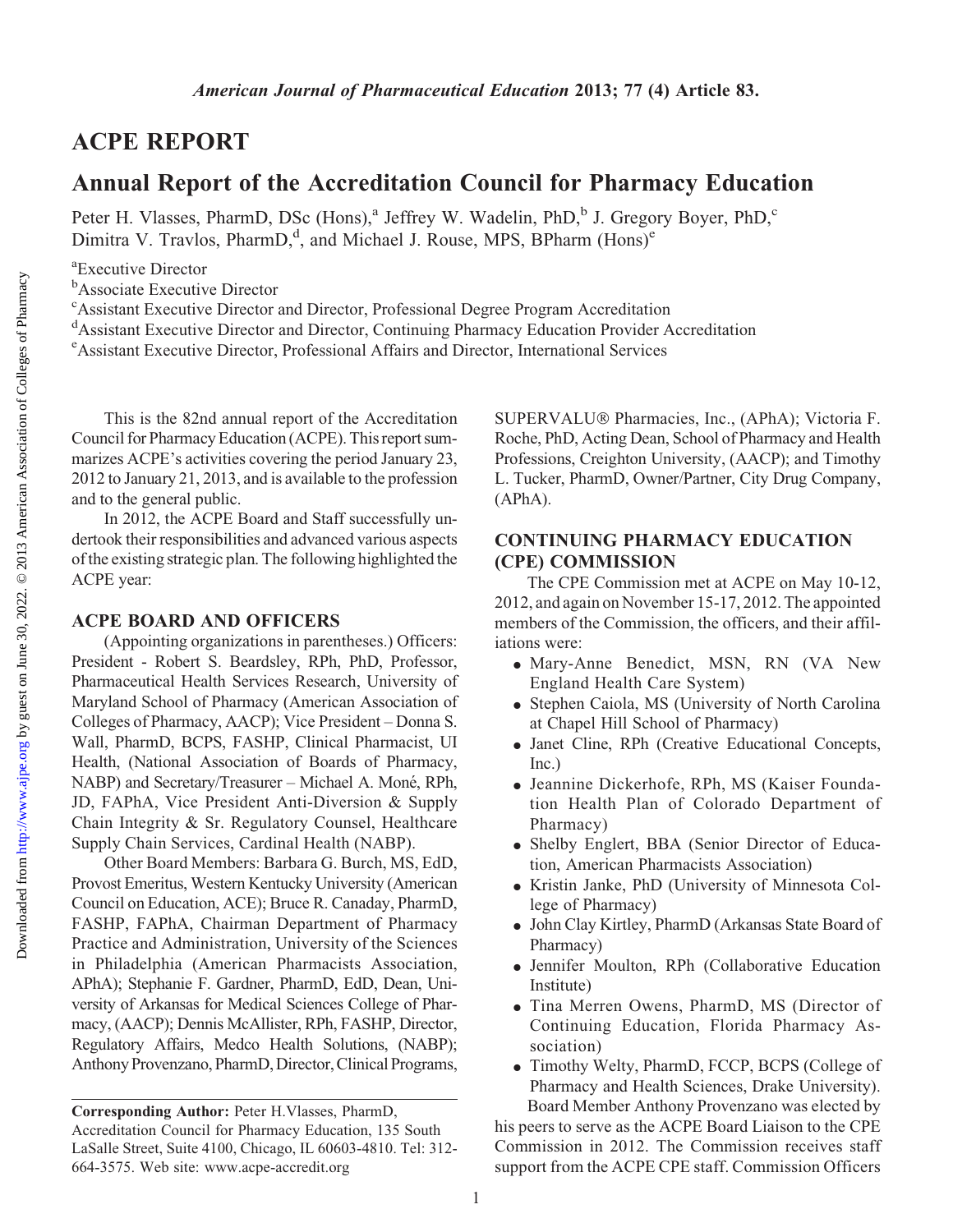for 2012 were Chair – Jennifer Mouton and Vice Chair – Timothy Welty.

# INTERNATIONAL COMMISSION (IC)

The ACPE International Commission held its meetings at ACPE on May 7-8, 2012 and November 12-13, 2012. Members of the International Commission are as follows:

- <sup>d</sup> Azza M. Agha, PhD (Faculty of Pharmacy Cairo University, Cairo, Egypt)
- <sup>d</sup> Bruce R. Canaday, PharmD, FASHP, FAPhA (University of the Sciences, Philadelphia, Pennsylvania, USA)
- <sup>d</sup> Janet P. Engle, PharmD, FAPhA (University of Illinois at Chicago College of Pharmacy, USA)
- <sup>d</sup> William A. Gouveia, MS, FASHP (Belmont, Massachusetts, USA)
- Patricia Acuña Johnson, MSc (Professor, University of Valparaiso Faculty of Pharmacy, Valparaiso, Chile)
- <sup>d</sup> Peter J. Kielgast, MSc (Pharm), DSc (Hon) (Copenhagen, Denmark)
- <sup>d</sup> Claude Mailhot, BPharm, DPH, PharmD (Montreal, Canada)
- <sup>d</sup> George R. Spratto, PhD (Oxford, Connecticut, USA)
- <sup>d</sup> Robert S. Beardsley, RPh, PhD (Baltimore, Maryland, USA) (ACPE President, Ex Officio)

The Commission receives staff support from the ACPE International Services Program (ISP) staff. Commission Officers for 2012-2013 were Chair – George R. Spratto and Vice Chair - Claude Mailhot.

# STAFF CHANGES

The ACPE full-time staff is now at 14 FTE. A new employee, Jacob Adams, was hired as the Accreditation Facilitator, Continuing Pharmacy Education Provider Accreditation Program in September 2012.

Consultants working with ACPE on accreditation activities included: Kimberly Catledge, Robert Elenbaas, Arlene Flynn, Anne-Marie Kondic, Max Ray, Gary Smith, and Dawn Zarembski. Consultants working with ACPE on communication activities include Jann Skelton and Patti Manolakis for operational communications and Bill Zellmer for strategic communications.

# PUBLIC INTEREST PANEL

The ACPE Public Interest Panel reviews all proposed professional degree program actions and recommendations and provides comments and recommendations to the ACPE Board of Directors for their consideration. The panel members for 2012-2013 were: Michael A. Diamond, President of World Resources Chicago and adjunct professor at Northwestern University and DePaul University;

James E. Hall, MBA, Falcon Insurance Group LLC, Oak Brook, IL; and Jeffrey Tabares, J.D., Hepler Broom, LLC, Chicago.

# SUMMARY OF ACCREDITATION ACTIVITIES

A summary of accreditation activities for the year is:

- For the professional degree accreditation program: <sup>o</sup> Number of accredited programs:129 (109 full, 16 candidate, 4 precandidate)
	- <sup>o</sup> Full site visits for continuation of accreditation: 15 (8-year term,  $n=12$ ; 2-year term,  $n=3$ )
	- <sup>o</sup> Preaccreditation site visits
- For precandidate status: 2
- For advancement to candidate status: 6
- For continuation of candidate: 4
- For advancement to full: 8
	- <sup>o</sup> Focused site visits (for additional monitoring): 16
	- <sup>o</sup> Interim reports: 54
	- <sup>o</sup> Programs placed on Probation: 0
	- <sup>o</sup> Programs having Probation removed: 0

New program evaluation activities:

- Pre-candidate on-site visits authorized: 2
- Pre-candidate status granted: 2
- Candidate status granted: 6
- Continued candidate status: 5
- Full accreditation status granted: 7
- Programs Discontinued: 0
- $\bullet$  For the continuing education provider accreditation program:
	- <sup>o</sup> Number of accredited providers: 352
	- <sup>o</sup> New Applications: 11
	- <sup>o</sup> First Reviews: 9
	- <sup>o</sup> Second Reviews: 5
	- <sup>o</sup> Comprehensive Reviews (formerly called Petitions for reaccreditation): 58
	- <sup>o</sup> Interim Reports: 62
	- <sup>o</sup> Progress Reports: 24
	- <sup>o</sup> Shorter terms of accreditation: 17
	- <sup>o</sup> Programs placed on Probation: 8
	- <sup>o</sup> Inactive: 2
	- <sup>o</sup> Discontinuations: 14
	- <sup>o</sup> Accreditation withdrawn: 1

### ACPE ACTIVITIES Publications

• The ACPE Report of Proceedings were distributed electronically to ACPE stakeholders and posted on the ACPE web site after the June 2012 and January 2013 Board of Director meetings. Opportunity was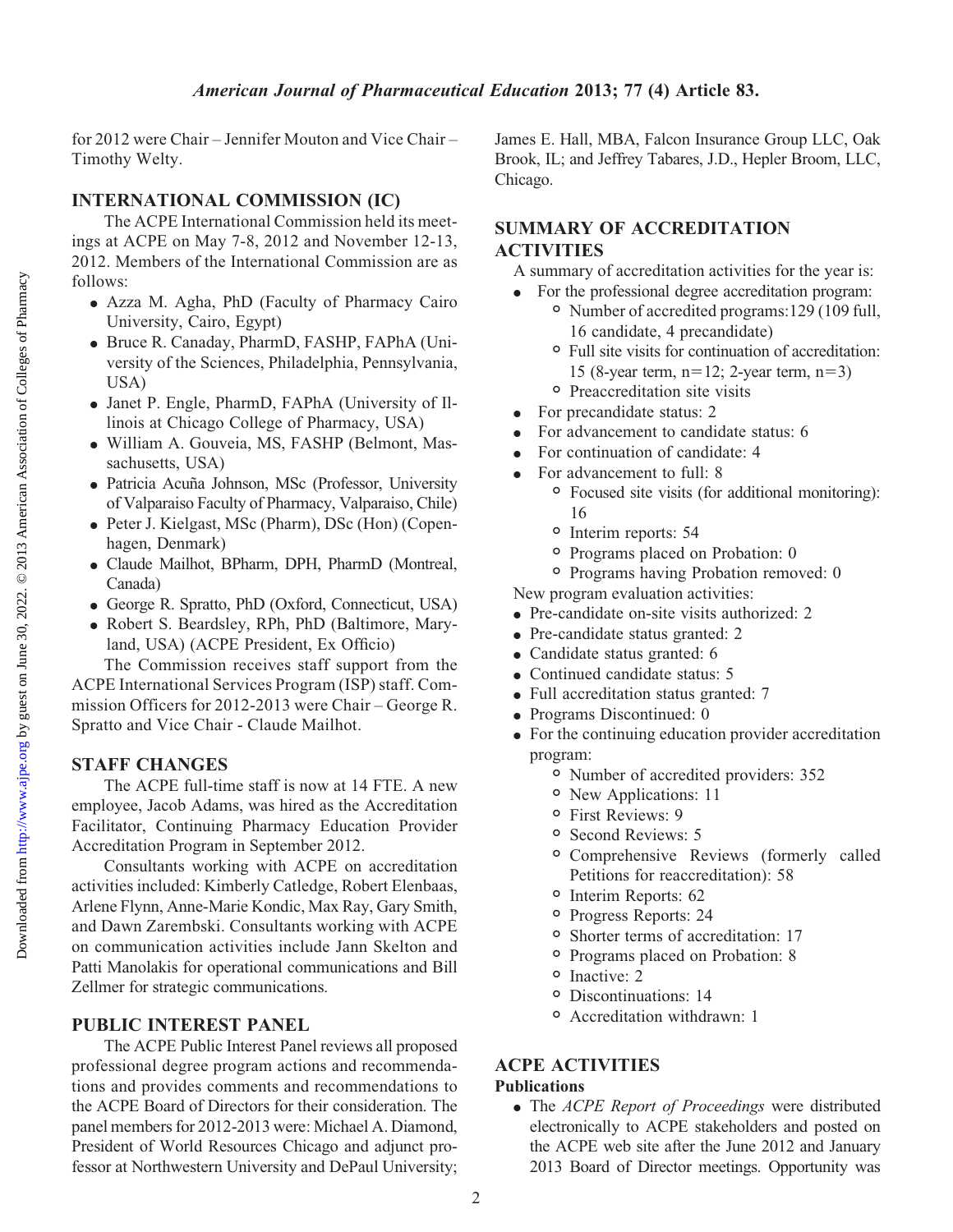given for the submission of written third party comments concerning qualifications for accreditation or preaccreditation. No comments were received.

- $\bullet$  Two issues of our newsletter, *ACPE Update*, were published and distributed to ACPE stakeholders. Sharon Hudson serves as the editor of the ACPE Update.
- $\bullet$  Two issues of the *Provider eUpdate* were published and distributed to ACPE-accredited CPE providers. Jennifer Baumgartner serves as the editor of the Provider eUpdate.
- Three issues of the International Services Program (ISP) Newsletter were published and distributed to ACPE stakeholders around the world. Irena Ademaj serves as the editor of the ISP Newsletter.
- The Directory of Accredited Professional Degree Programs of Colleges and Schools of Pharmacy and the Directory of Accredited Providers of Continuing Pharmacy Education were maintained on the ACPE website. These directories provide both program/provider accreditation information and public information regarding the ACPE accreditation processes.
- Journal Publications:
	- <sup>o</sup> Maine LL, Vlasses PH. Assessing quality in pharmacy education in an era of rapid expansion J Am Pharm Assoc. 2012; 52:528- 534. doi:10.1331/JAPhA.2012.11229
	- <sup>o</sup> Vlasses PH, Wadelin JW, Travlos DV, Rouse MJ. Accreditation Council for Pharmacy Education: Annual Report Am J Pharm Ed Volume 76, Issue 8, 2012: Article 159.
	- <sup>o</sup> Anderson C, Bates I, Brock T, Brown AN, Bruno A, Futter B, Rennie T, Rouse MJ. Needs-Based Education in the Context of Globalization. Am J Pharm Ed 2012, Volume 76, Issue 4: Article 56.
	- <sup>o</sup> Brock TP, Brown AN, Rennie T, Rouse MJ. Global pharmacy education: are we nearly there yet? International Pharmacy Journal. Vol 28, No.1. June 2012
	- <sup>o</sup> 2012 FIP Global Pharmacy Workforce Report: Rouse MJ co-author of Part 4 on Pharmacy Education. http://www.fip.org/static/ fipeducation/2012/FIP-Workforce-Report-2012/ ?page= $hr2012\#/4$
	- <sup>o</sup> Vlasses PH. Ensuring quality in new programs. Drug Topics Jan 15, 2012

## Joint CE Accreditation

ACPE, the Accreditation Council for Continuing Medical Education (ACCME), and the American Nurses Credentialing Center (ANCC) Accreditation Program continued collaboration in offering "Accreditation of Continuing Education Planned by the Team for the Team." The goals of this joint accreditation are to support healthcare team-focused education that improves patient care, and at the same time to streamline the accreditation processes. Joint Accreditation for the Provider of Continuing Education for the Healthcare Team is available for organizations already accredited by at least two of the three national accrediting bodies: ACCME, ACPE, and/or ANCC or one national accrediting body (ACCME, ACPE or ANCC) and one state accrediting body (ACCME Recognized Accreditor or ANCC Accredited Approver). Creative Educational Concepts, Inc., Department of Justice Federal Bureau of Prisons Health Services Division, Duke University Health System Department of Clinical Education and Professional Development, and National Committee for Quality Assurance (NCQA) are the organizations to receive this joint accreditation as providers of continuing education for health care professionals in 2012.

#### CPE Monitor

ACPE and the National Association of Boards of Pharmacy (NABP) developed a continuing pharmacy education (CPE) tracking system that will authenticate and store data for completed CPE units received by pharmacists and pharmacy technicians from ACPE-accredited providers. The system promises to save state boards of pharmacy, CPE providers, pharmacists, and pharmacy technicians time and cost by streamlining the process of verifying that licensees and registrants meet CPE requirements and by providing a centralized repository for pharmacists' and pharmacy technicians' continuing education details. The CPE tracking system will create a direct link for sending CPE data from ACPE-accredited providers to ACPE and then to NABP, ensuring that all reported CPE units are officially verified by ACPE-accredited providers. Providers will no longer need to provide electronic or printed statements of credit to their pharmacist and pharmacy technician participants. Instead, once information is received by NABP, the tracking system will make CPE data for each participant available to the state boards of pharmacy where the participant is licensed or registered. CPE Monitor became fully operational in early 2012. CPE providers had until the end of 2012 to implement the system and from January 1, 2013 onwards, data provided to CPE Monitor is the official record of participants' CPE activities.

## Continuing Professional Development Task Force

The Continuing Professional Development Task Force met in May and November 2012. The CPD Task Force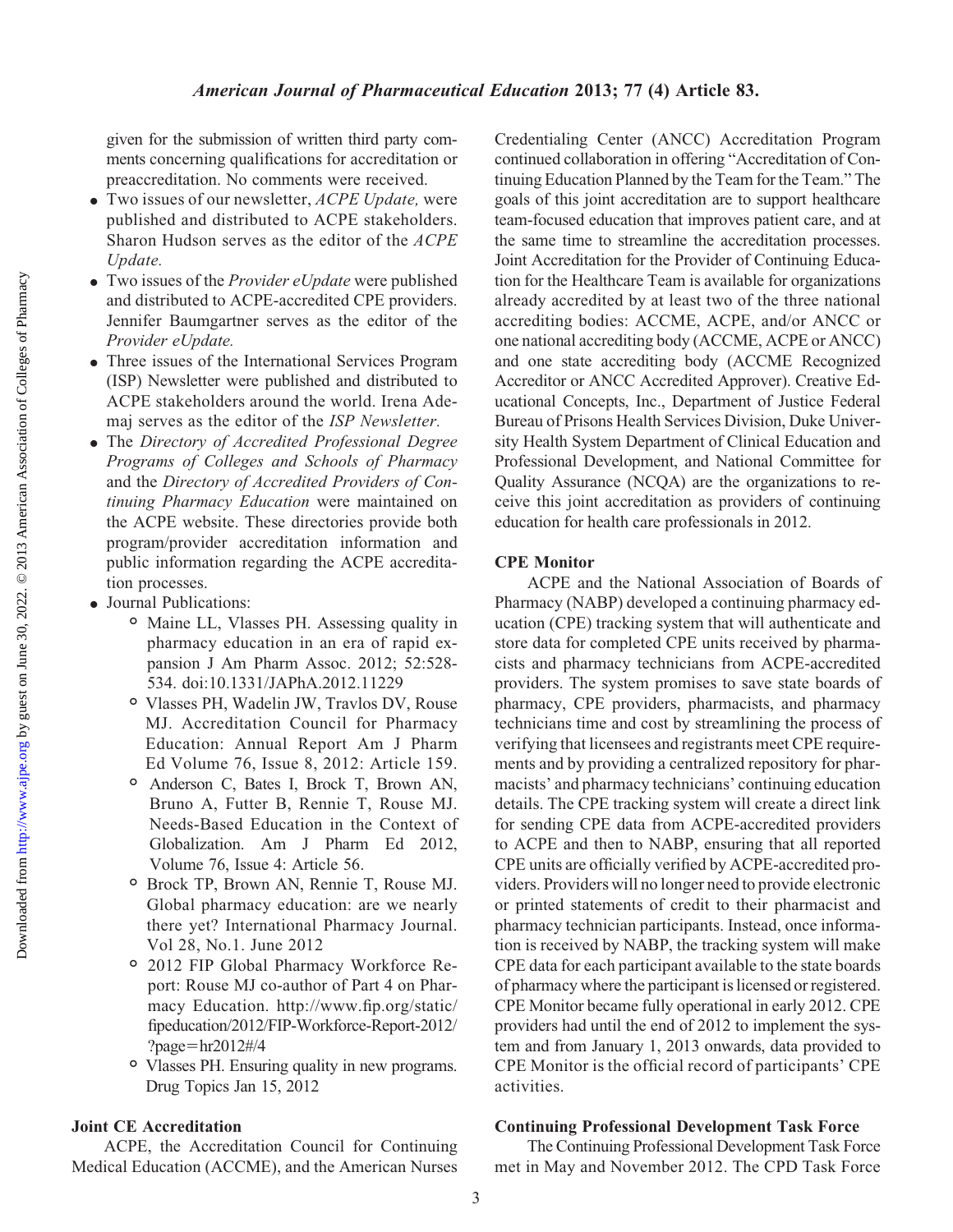members include: Janet Cline, Creative Educational Concepts, Inc.; Jeannine Dickerhofe, Kaiser Permanente Colorado; Anna Legreid Dopp, WEA Trust and Access Community Health Center; Shelby Englert, American Pharmacists Association; Kristin Janke, University of Minnesota; Eileen Lewalski, National Association of Boards of Pharmacy; Jennifer Moulton, Collaborative Education Institute; Michael Simeone, University of Rhode Island; Toyin Tofade, University of Maryland; and CoraLynn Trewet, University of Iowa. The work of the Taskforce contributes to ACPE's ongoing goal to improve the approaches and strategies that pharmacists and pharmacy technicians adopt for their lifelong learning.

#### Bi-Annual CPE Conference Planning

The ACPE CPE Commission and staff are planning for ACPE's 15th ACPE Conference that will take place October 1-4, 2013 at the Hyatt Regency in Minneapolis, Minnesota. The theme for this year's conference is "Advancing Quality Continuing Education: Navigating the Waters."

## REMS

The 2011 Prescription Drug Abuse Prevention Plan by the Office of National Drug Control Policy (ONDCP) includes education as one of the four major areas to reduce prescription drug abuse. The goal of the Plan is to combat the current prescription drug abuse epidemic through a 15% reduction in prescription drug abuse by 2015 while preserving patient access to these medications. An FDArequired REMS program is a strategy set in place to assist in ensuring that the benefits of extended-release (ER) and long-acting (LA) opioid analgesics outweigh the risks before being prescribed to patients. Under this REMS, companies that manufacture ER/LA opioid analgesics will be required to make education programs available to prescribers based on an FDA Blueprint. These companies are providing educational grants to continuing education (CE) providers who will develop and deliver the training. The training is strongly encouraged for all prescribers (e.g. physicians, nurse practitioners, physician assistants, and dentists) and other health care providers with direct patient care (e.g. pharmacists). In order to be considered REMS-compliant, CE activities must meet the following requirements:

- <sup>d</sup> Delivered by an accredited continuing education (CE) provider
- Address all aspects of the FDA blueprint
- Include a post-activity learning assessment
- <sup>d</sup> Subject to independent audit of content and compliance with applicable accreditation standards

### Invitational Conference

The ACPE Board and Staff worked well together and with Bill Zellmer in planning the ACPE Invitational Conference Advancing Quality in Pharmacy Education: Charting Accreditation's Future. The conference was held in September 2012 in Atlanta, Georgia. There were 101 attendees, 80 were invited guests, 10 were ACPE Board Members, 7 were professional staff, and 4 were conference support staff. With very few exceptions, the participants rated the conference evaluation statements as "Strongly Agree or Agree". The proceedings of the conference will be published in the American Journal of Pharmaceutical Education in April 2013. The prioritized recommendations will inform the next round of degree program standards revision. The recommendations address needed pharmacy graduate competencies and their assessment, as well as curricular modifications.

## International Commission Activities

The ACPE International Service Program (ISP), established by the ACPE Board in January 2011, developed the following foundational documents to prepare for the implementation of ISP activities; the documents were approved at the June 2012 Board of Directors meeting: International Quality Criteria for Certification of Professional Degree Programs in Pharmacy and Policies and Procedures for Certification of Professional Degree Programs in Pharmacy in Countries other than the United States and its Territories. Members of the International Commission received training on the Quality Criteria and Policies and Procedures at the November 2012 meeting. More than 20 schools from 16 countries have enquired about certification of their pharmacy degree program by ACPE. It is anticipated that several of these will submit formal applications over the next two years.

# Interactions with Other Organizations

In addition, the ACPE staff was active in interactions and activities designed to enhance ACPE's ability to conduct its core activities; keep abreast of developments in the field of accreditation and in pharmacy; and ensure enhanced communications with and understanding of ACPE by our constituents. ACPE Board and/or Staff members made presentations at or attended the following meetings: Accreditation Council for Continuing Medical Education, Alliance for Continuing Education in the Health Professions. American Association of Colleges of Pharmacy, American Association of Pharmacy Technician, American Federation for Pharmacy Education, American Medical Association, Taskforce on CME-Industry Collaboration, American Nursing Credentialing Center, American Pharmacists Association, American Society of Health-System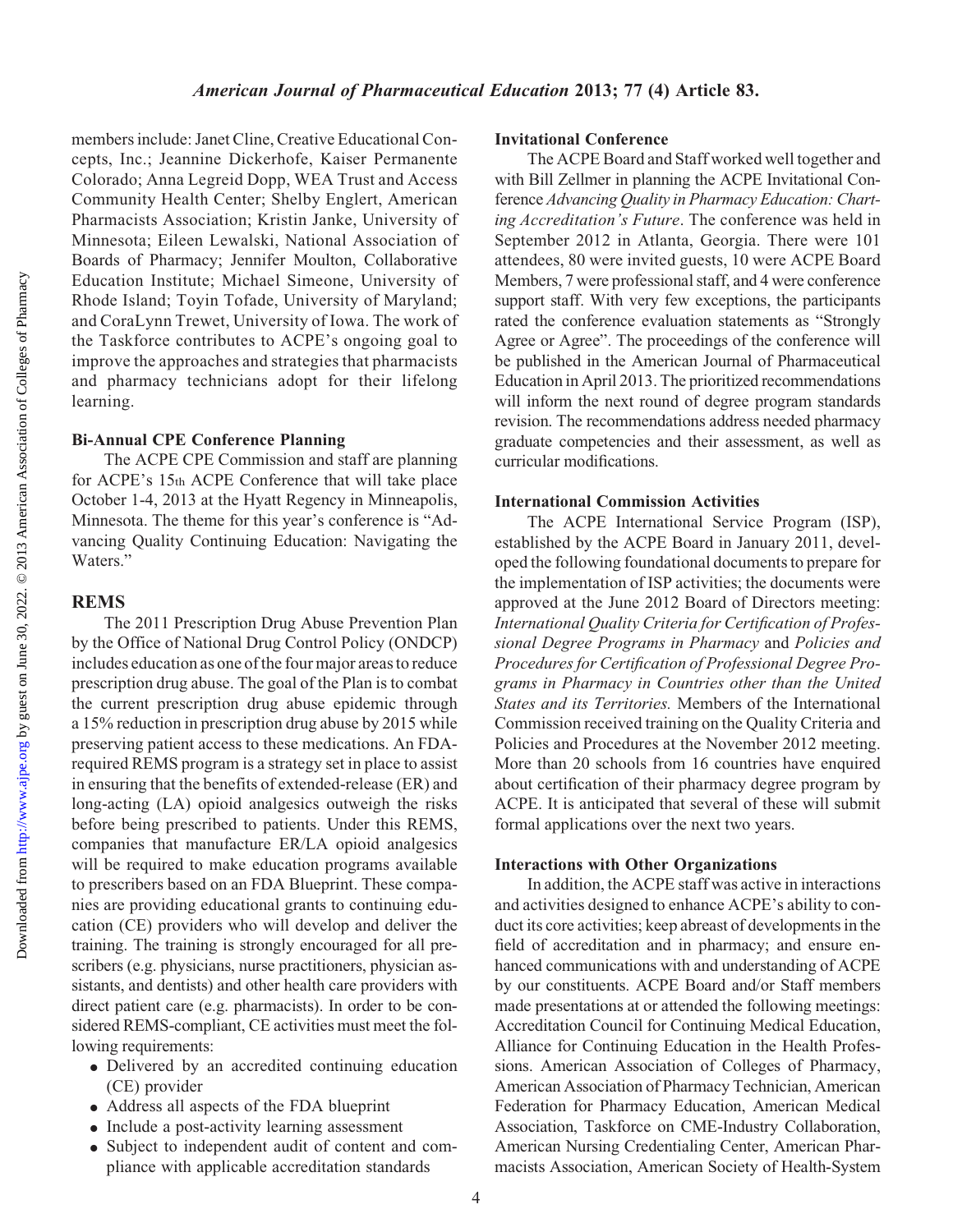Pharmacists, Association of Specialized and Professional Accreditors, California Pharmacists Association, Canadian Council for Accreditation of Pharmacy Programs, College of Psychiatric and Neurologic Pharmacists, Continuing Medical Education Congress, Council for Higher Education Accreditation, Council on Credentialing in Pharmacy, Food and Drug Administration, International Pharmaceutical Federation, Joint Commission of Pharmacy Practitioners, Management Sciences for Health, Medical Specialty Society, Mexican Accreditation Council, NABP-AACP District 3 and 5 Meetings, National Association of Boards of Pharmacy, National Human Genome Research Institute, Pan American Conference on Pharmaceutical Education, Pharmaceutical Society of Zimbabwe, Pharmacy Council of India and Indian Pharmaceutical Conference, Qatar International Pharmaceutical Conference, Taiwan Pharmaceutical Society, Asia Pacific Pharmacy Education Workshop, and US Department of Education National Advisory Committee on Institutional Quality and Integrity.

## PROFESSIONAL PROGRAMS OF COLLEGES AND SCHOOLS OF PHARMACY Accreditation Actions Taken

On the basis of comprehensive, focused, and staff consultation evaluations conducted during the reporting year, communications received from the institutions, ongoing review of first-time NAPLEX passing rates, entry class size, attrition, academic dismissals, withdrawals, and on-time graduation rates, and comments of the Public Interest Panel, the Board of Directors determined the accreditation status along with specified terms and conditions for various professional programs noted below. (Note: A list of accredited professional degree programs of colleges and schools of pharmacy, which designates the respective history of the accreditation status of the programs and the academic year for the next currently scheduled evaluation, is posted on the ACPE web site at www.acpe-accredit.org.) An action to "affirm" implies that a previously established accreditation term has been confirmed. An action to "continue" implies that the accreditation date has been extended. The accreditation actions taken are as follows:

For Purposes of Considering Continued Accreditation Status:

## Appalachian College of Pharmacy

Doctor of Pharmacy Program: accreditation continued. (2011-2012; 2015-2016)

- Creighton University Medical Center School of Pharmacy and Health Professions
- Doctor of Pharmacy Program: accreditation continued. (2012-2013; 2020-2021)

East Tennessee State University Bill Gatton College of Pharmacy

- Doctor of Pharmacy Program: accreditation continued. (2011-2012; 2015-2016)
- Howard University College of Pharmacy
- Doctor of Pharmacy Program: accreditation continued. (2012-2013; 2014-2015)
- Loma Linda University School of Pharmacy
- Doctor of Pharmacy Program: accreditation continued. (2012-2013; 2020-2021)
- Midwestern University Chicago College of Pharmacy
- Doctor of Pharmacy Program: accreditation continued. (2012-2013; 2020-2021)
- Midwestern University College of Pharmacy Glendale
- Doctor of Pharmacy Program: accreditation continued. (2012-2013; 2020-2021)
- North Dakota State University College of Pharmacy, Nursing, and Allied Sciences
- Doctor of Pharmacy Program: accreditation continued. (2011-2012; 2013-2014)
- Texas A&M University Health Science Center Irma Lerma Rangel College of Pharmacy
- Doctor of Pharmacy Program: accreditation continued. (2011-2012; 2015-2016)
- University of California San Diego Skaggs School of Pharmacy and Pharmaceutical **Sciences**
- Doctor of Pharmacy Program: accreditation continued. (2012-2013; 2020-2021)
- University of Charleston School of Pharmacy

Doctor of Pharmacy Program: accreditation continued. (2011-2012; 2013-2014)

University of Connecticut School of Pharmacy

Doctor of Pharmacy Program: accreditation continued. (2012-2013; 2020-2021)

University of the Incarnate Word Feik School of Pharmacy

- Doctor of Pharmacy Program: accreditation continued. (2011-2012; 2015-2016)
- University of Maryland School of Pharmacy

Doctor of Pharmacy Program: accreditation continued. (2012-2013; 2020-2021)

University of Mississippi School of Pharmacy

Doctor of Pharmacy Program: accreditation continued. (2011-2012; 2019-2020)

University of Nebraska Medical Center College of Pharmacy

Doctor of Pharmacy Program: accreditation continued. (2012-2013; 2020-2021)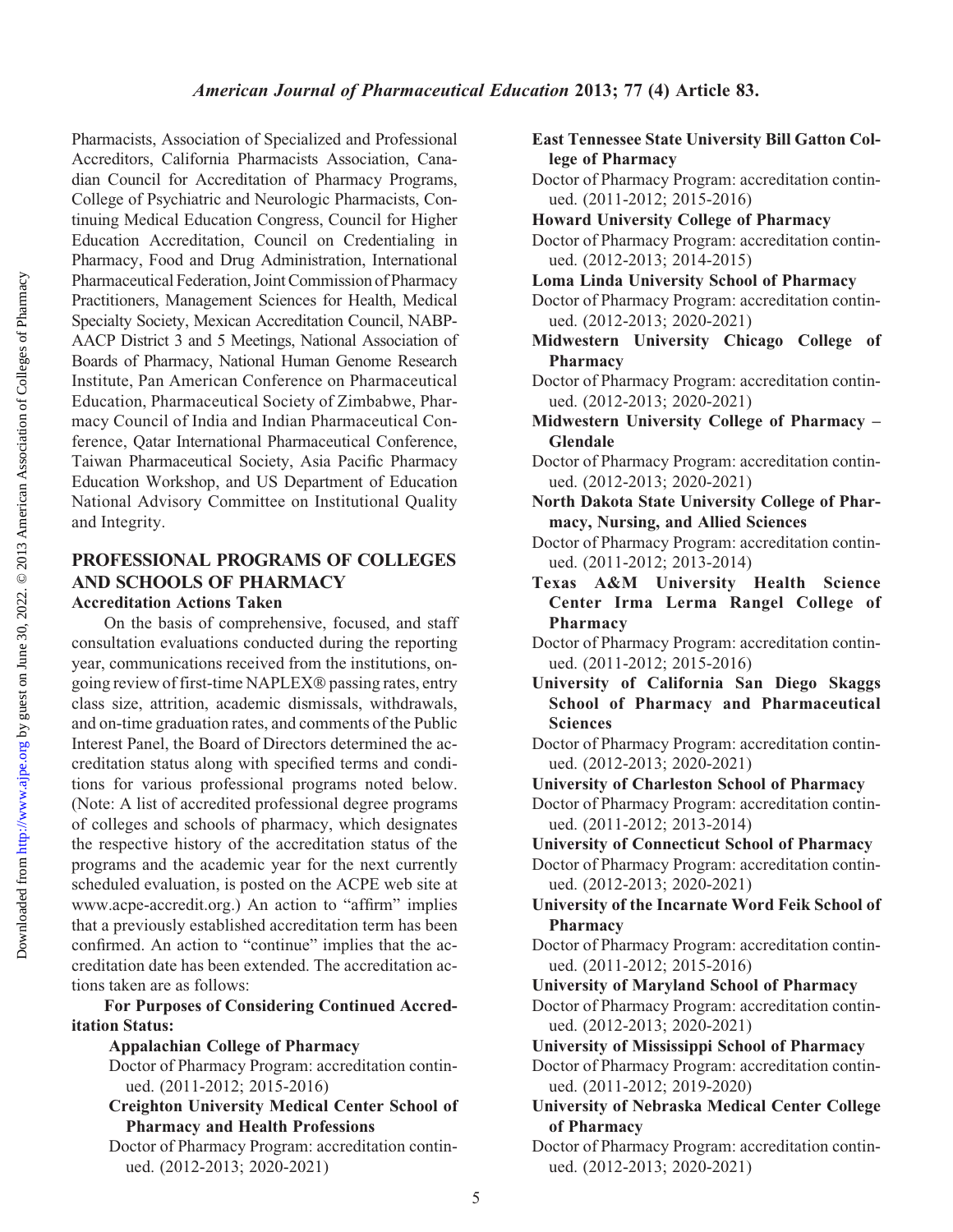# University of Wyoming School of Pharmacy

Doctor of Pharmacy Program: accreditation continued. (2012-2013; 2014-2015)

Western University of Health Sciences College of Pharmacy

Doctor of Pharmacy Program: accreditation continued. (2012-2013; 2020-2021)

# Wilkes University Nesbitt College of Pharmacy and Nursing School of Pharmacy

Doctor of Pharmacy Program: accreditation continued. (2012-2013; 2020-2021)

# Wingate University School of Pharmacy

Doctor of Pharmacy Program: accreditation continued. (2012-2013; 2020-2021)

For Purposes of Consideration of Advancement from Candidate Accreditation Status to Full Accreditation Status:

Belmont University School of Pharmacy

Doctor of Pharmacy Program: Full accreditation was granted. (2011-2012; 2013-2014)

California Northstate College of Pharmacy Doctor of Pharmacy Program: Candidate status was continued. (2011-2012; 2012-2013)

Chicago State University College of Pharmacy Doctor of Pharmacy Program: Full accreditation was granted. (2011-2012; 2013-2014)

Harding University College of Pharmacy Doctor of Pharmacy Program: Full accreditation was granted. (2011-2012; 2013-2014)

Lipscomb University College of Pharmacy Doctor of Pharmacy Program: Full accreditation was granted. (2011-2012; 2013-2014)

Thomas Jefferson University Jefferson School of Pharmacy

Doctor of Pharmacy Program: Full accreditation was granted. (2011-2012; 2012-2013)

Touro New York College of Pharmacy Doctor of Pharmacy Program: Full accreditation was granted. (2011-2012; 2012-2013)

Union University School of Pharmacy

Doctor of Pharmacy Program: Full accreditation was granted. (2011-2012; 2013-2014)

For Purposes of Consideration of Continuation of Candidate Status:

# Husson University College of Pharmacy

Doctor of Pharmacy Program: Candidate status was continued. (2011-2012; 2012-2013)

Notre Dame of Maryland University School of Pharmacy

Doctor of Pharmacy Program: Candidate status was continued. (2011-2012; 2012-2013)

# Regis University School of Pharmacy

Doctor of Pharmacy Program: Candidate status was continued. (2011-2012; 2012-2013)

University of New England College of Pharmacy Doctor of Pharmacy Program: Candidate status was continued. (2011-2012; 2012-2013)

For Purposes of Considering Advancement from Precandidate Accreditation Status to Candidate Accreditation Status:

Roosevelt University College of Pharmacy Doctor of Pharmacy Program; Candidate status was granted. (2011-2012; 2013-2014)

Rosalind Franklin University of Medicine and Sciences College of Pharmacy

Doctor of Pharmacy Program; Candidate status was granted. (2011-2012; 2013-2014)

South College School of Pharmacy

Doctor of Pharmacy Program; Candidate status was granted. (2012-2013; 2014-2015)

University of Saint Joseph School of Pharmacy

Doctor of Pharmacy Program; Candidate status was granted. (2011-2012; 2013-2014)

University of South Florida College of Pharmacy Doctor of Pharmacy Program; Candidate status was granted. (2011-2012; 2013-2014)

- Western New England University College of Pharmacy
- Doctor of Pharmacy Program; Candidate status was granted. (2011-2012; 2013-2014)

Interim Monitoring Based on Focused On-site Evaluation Visit:

Florida A&M University College of Pharmacy and Pharmaceutical Sciences

Doctor of Pharmacy Program: accreditation was affirmed. (2009-2010; 2012-2013)

MCPHS University Boston School of Pharmacy Doctor of Pharmacy Program: accreditation was continued. (2011-2012; 2012-2013)

University of Georgia College of Pharmacy

Doctor of Pharmacy Program: accreditation was affirmed. (2010-2011; 2016-2017)

Virginia Commonwealth University at the Medical College of Virginia Campus School of Pharmacy

Doctor of Pharmacy Program: accreditation was affirmed. (2008-2009; 2014-2015)

For Purposes of Consideration of Application for Preaccreditation Status:

Fairleigh Dickinson Medco School of Pharmacy Doctor of Pharmacy Program: Precandidate status was granted. (2011-2012; 2012-2013)

# Marshall University

Doctor of Pharmacy Program: Precandidate status was granted. (2011-2012; 2012-2013)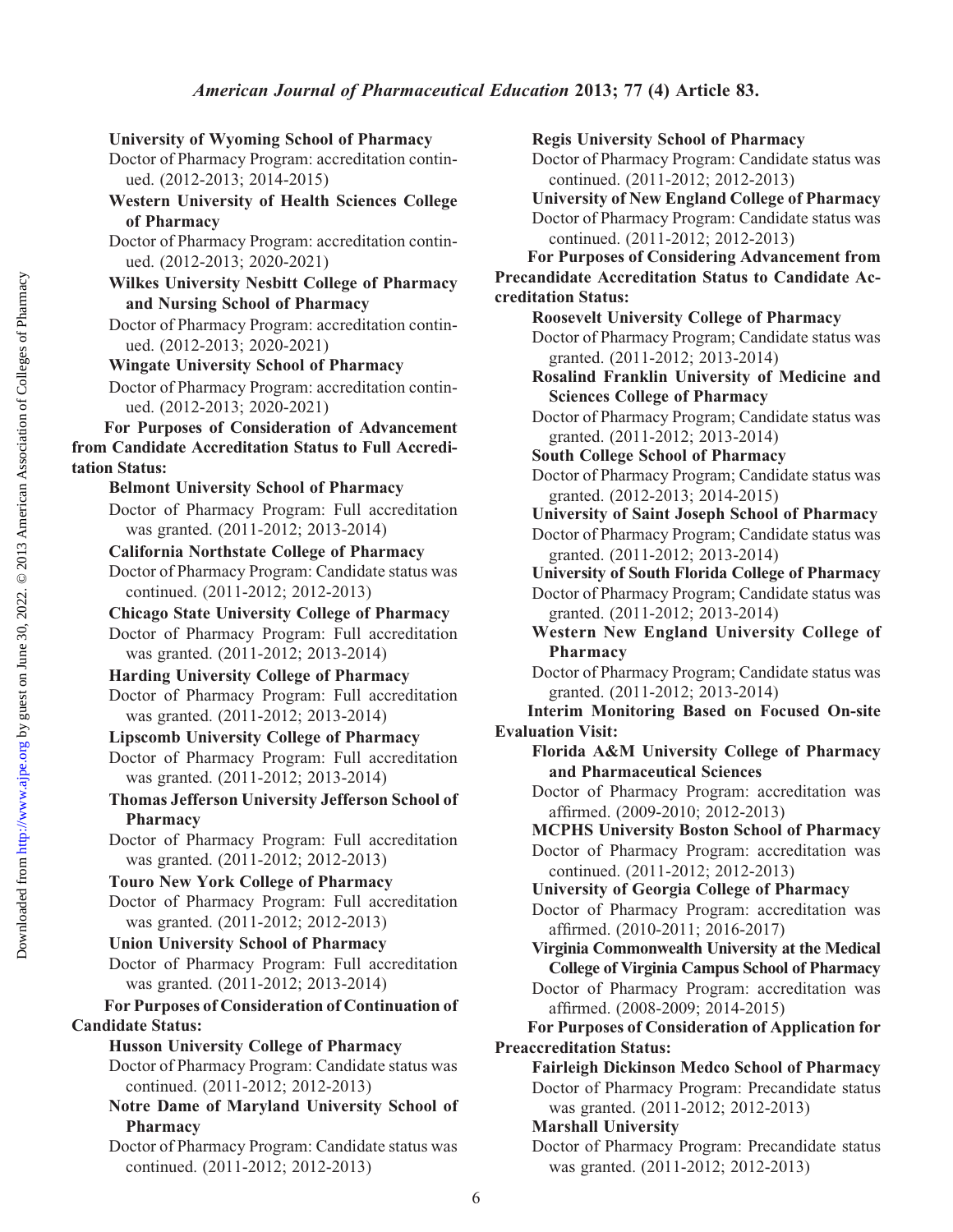Consideration of Applications for Precandidate Status: The following requests for precandidate or candidate status of a Doctor of Pharmacy program were considered on the basis of an application and presentation. Moreover, it should be understood that ACPE may grant or deny Preaccreditation status based upon the evaluation process set forth.

## University of North Texas Health Science Center College of Pharmacy

West Coast University School of Pharmacy Monitoring During the Accreditation Period Interim Reports. Fifty-four interim reports from 49 professional programs of the following Colleges or Schools were reviewed.

- Albany College of Pharmacy and Health Sciences
- Auburn University Harrison School of Pharmacy
- Belmont University College of Pharmacy
- <sup>d</sup> Campbell University College of Pharmacy and Health Sciences
- Cedarville University School of Pharmacy
- Drake University College of Pharmacy
- D'Youville College School of Pharmacy
- Hampton University School of Pharmacy
- Idaho State University College of Pharmacy
- Manchester University College of Pharmacy
- MCPHS University Boston School of Pharmacy
- North Dakota State University College of Pharmacy, Nursing, and Allied Sciences
- Northeastern University Bouvé College of Health Sciences School of Pharmacy
- Nova Southeastern University College of Pharmacy
- Ohio Northern University College of Pharmacy
- Oregon State University College of Pharmacy
- Pacific University School of Pharmacy
- <sup>d</sup> Palm Beach Atlantic University Lloyd L. Gregory School of Pharmacy
- Purdue University College of Pharmacy
- Roseman University of Health Sciences College of Pharmacy
- Samford University McWhorter School of Pharmacy
- Shenandoah University Bernard J. Dunn School of Pharmacy
- South Dakota State University College of Pharmacy
- South University School of Pharmacy
- Southwestern Oklahoma State University School of Pharmacy
- <sup>d</sup> St. John's University College of Pharmacy and Health Sciences
- Texas Southern University College of Pharmacy and Health Sciences
- <sup>d</sup> Texas Tech University Health Sciences Center School of Pharmacy
- Touro New York College of Pharmacy
- University at Buffalo, The State University of New York School of Pharmacy and Pharmaceutical Sciences
- $\bullet$  University of California San Francisco School of Pharmacy
- University of Charleston School of Pharmacy
- University of Cincinnati James L. Winkle College of Pharmacy
- University of Houston College of Pharmacy
- University of Illinois at Chicago College of Pharmacy
- $\bullet$  University of Louisiana at Monroe College of Pharmacy
- University of Minnesota College of Pharmacy
- University of Montana College of Health Professions and Biomedical Sciences Skaggs School of Pharmacy
- University of North Carolina Eshelman School of Pharmacy
- University of Oklahoma College of Pharmacy
- University of Pittsburgh School of Pharmacy
- $\bullet$  University of Puerto Rico Medical Sciences Campus School of Pharmacy
- University of Rhode Island College of Pharmacy
- University of the Sciences Philadelphia College of Pharmacy
- <sup>d</sup> University of Toledo College of Pharmacy and Pharmaceutical Sciences
- University of Utah College of Pharmacy
- $\bullet$  University of Wisconsin-Madison School of Pharmacy School of Pharmacy
- Washington State University College of Pharmacy
- <sup>d</sup> Wayne State University Eugene Applebaum College of Pharmacy and Health Sciences

## Staff Consultations Requested

Staff consultations were requested and completed at the following colleges and schools:

- Belmont University College of Pharmacy
- Mercer University School of Pharmacy
- Rutgers, the State University of New Jersey, School of Pharmacy
- South College School of Pharmacy
- Long Island University Arnold and Marie Schwartz College of Pharmacy and Health Sciences
- University of North Texas Health Science Center College of Pharmacy
- West Coast University School of Pharmacy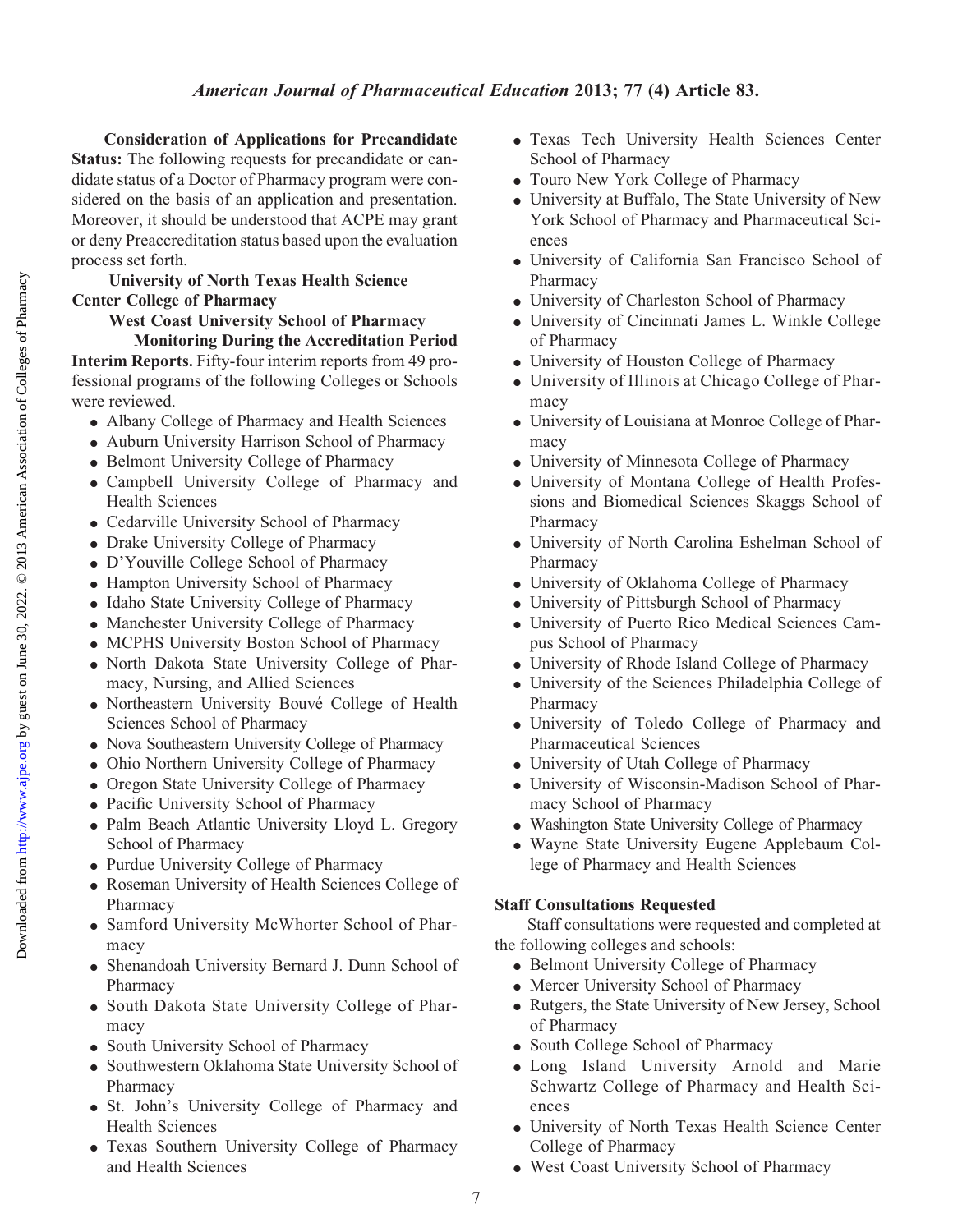Annual Monitoring

In addition to the monitoring presented above, all programs are monitored through statistical analysis of enrollment, attrition, academic dismissals, withdrawals, and on-time graduation rates provided by AACP and review of graduates' performance on NAPLEX® examinations provided by NABP. Review of the data required the sending of a letter of concern to several colleges or schools of pharmacy, in accord with established monitoring criteria.

## Self-Study Training for Colleges and Schools of Pharmacy

A workshop was conducted for deans and self-study chairs in August 2012 with over 36 attendees participating in the training.

## Evaluation Team Member Training

Review of the accreditation process, with a special focus on the role and responsibilities of evaluation team members, was conducted at a training workshop held in Chicago. Over 405 potential site team members have now been trained at the workshops to address Standards 2007 and the new review procedures (evaluation form, standardized surveys, etc.). Webinars to train board, staff and site team members on Standards 2007 Guidelines 2.0 began to be conducted in fall 2011 and continued in 2012 to ensure that all teams had members that were trained on the Guideline revisions.

## Evaluation Team Members

The success of the on-site evaluation depends upon the substantial efforts and dedication of many individuals (in addition to ACPE Board members and staff) who serve voluntarily as evaluation team members. Both academic and practice-oriented individuals served during the year. These were (titles noted are those as of the time of service on an ACPE on-site evaluation team):

Marie Abate, Professor of Clinical Pharmacy, West Virginia University School of Pharmacy; David D. Allen, Dean and Professor, University of Mississippi School of Pharmacy; Dean Arneson, Academic Dean, Concordia University School of Pharmacy; Marilyn M. Barbour, Professor and Chair, University of Rhode Island College of Pharmacy; Joseph A. Barone, Acting Dean, Professor and Chair, Department of Pharmacy Practice, Rutgers, The State University of New Jersey Ernest Mario School of Pharmacy; Judith Barr, Director, National Education and Research Center for Outcomes Assessment Northeastern University Bouvé College of Health Sciences School of Pharmacy; Tricia Berry, Director of Experiential Programs, St. Louis College of Pharmacy; Kathleen Besinque, Associate Professor, University of Southern

California School of Pharmacy; Magaly Rodriguez de Bittner, Professor and Chair, Department of Pharmacy Practice & Science, University of Maryland School of Pharmacy; Paul G. Boisseau, Practitioner; Cynthia J. Boyle, Professor and Chair, Department of Pharmacy Practice and Administration, University of Maryland Eastern Shore School of Pharmacy and Health Professions; J. Douglas Bricker, Dean, Duquesne University Mylan School of Pharmacy; Shauna Buring, Associate Professor and Director, Curriculum Assessment & Pharmacy Practice Skills Development, University of Cincinnati James L. Winkle College of Pharmacy; John "Jack" Burke, Associate Dean and Director, Division of Pharmacy Practice, St. Louis College of Pharmacy; Larry D. Calhoun, Dean, East Tennessee State University College of Pharmacy; Jannet Carmichael, VISN21 Pharmacy Executive, VA Sierra Pacific Network; Kimberly Catledge, Clinical Pharmacist, Jackson Park Hospital and Medical Center; Tracy Chapman, Assistant Dean, Office of Online Learning, Creighton University Medical Center School of Pharmacy and Health Professions; Patricia Chase, Dean, West Virginia University School of Pharmacy; Judy Christensen, Practitioner, Sierra Vista Regional Health Care; Jeffrey Copeland, Assistant Dean for Experiential Education, University of the Incarnate Word Feik School of Pharmacy; John Cormier, Clinical Professor and Dean Emeritus, Medical University of South Carolina; James M. Culhane, Professor and Chair, Department of Pharmaceutical Sciences, College of Notre Dame of Maryland School of Pharmacy; Clarence Curry, Associate Professor, Howard University College of Pharmacy, Nursing, and Allied Health Sciences School of Pharmacy; Sudip Das, Associate Professor of Pharmaceutics and Director of Graduate Program & Research, Butler University College of Pharmacy and Health Sciences; Patrick J. Davis, Associate Dean, University of Texas at Austin College of Pharmacy; Lisa Deziel-Evans, Associate Dean and Associate Professor, Nova Southeastern University College of Pharmacy; Robert DiCenzo, Professor and Chair, Department of Pharmacy Practice, Albany College of Pharmacy and Health Sciences; William Diers, Staff Pharmacist, United Hospital Pharmacy Department; Lori Duke, Assistant Dean for Experiential Programs, University of Georgia College of Pharmacy; Wendy Duncan, Dean, St. Louis College of Pharmacy; Michelle Easton, Dean, University of Charleston School of Pharmacy; Natalie D. Eddington, Dean, University of Maryland School of Pharmacy; Michael T. Ellison, Assistant Dean of Student Affairs, Chicago State University College of Pharmacy; Janet P. Engle, Executive Associate Dean and Professor, University of Illinois at Chicago College of Pharmacy; Dale English, Director, Northeast Ohio Medical University; Kevin C. Farmer, Professor, University of Oklahoma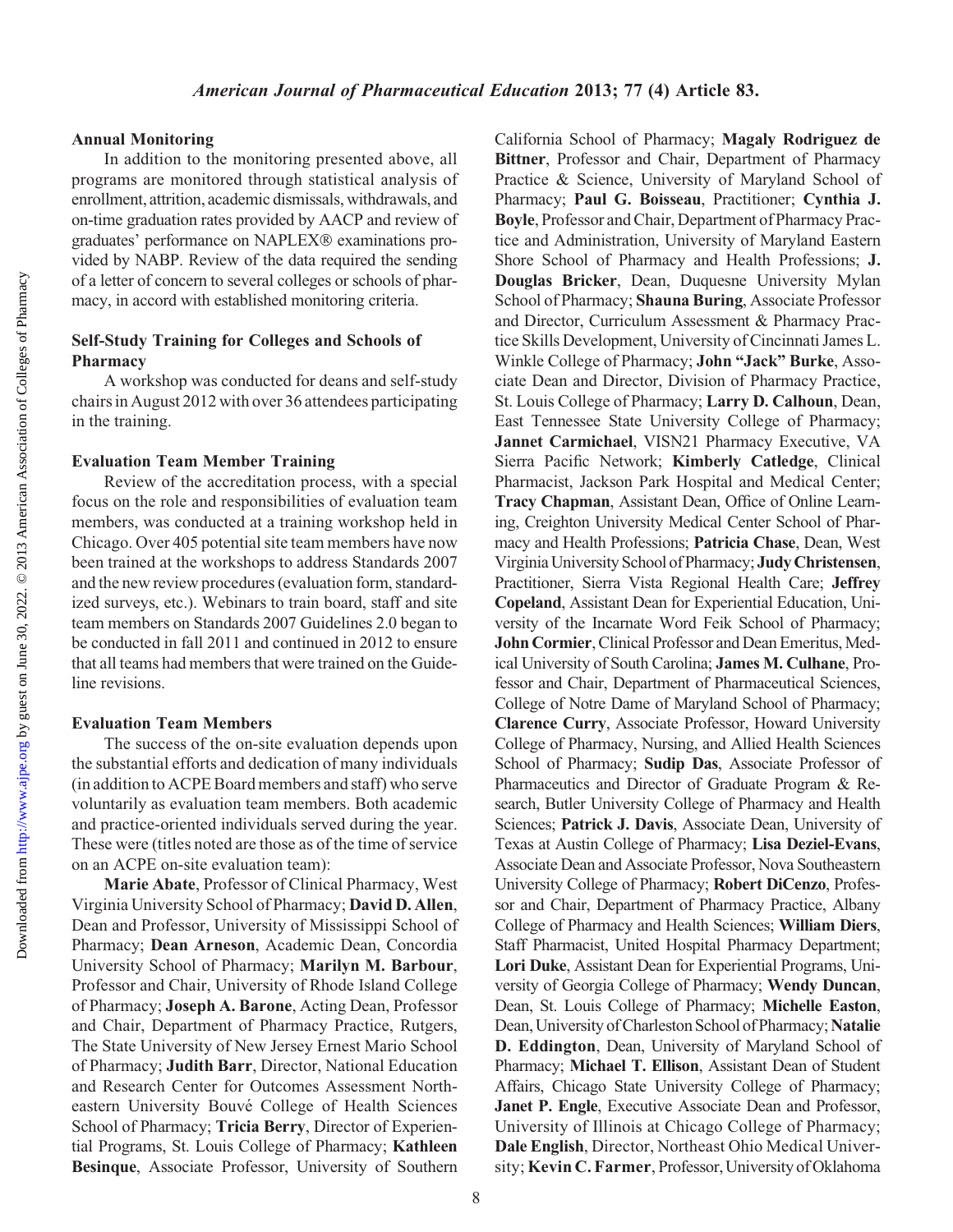College of Pharmacy; William Fassett, Professor, Washington State University College of Pharmacy; Stuart Feldman, Dean, Touro New York College of Pharmacy; Joseph Fink, Professor, University of Kentucky College of Pharmacy; Rebecca Finley, Dean, Thomas Jefferson University Jefferson School of Pharmacy; Nancy Fjortoft, Dean, Midwestern University Chicago College of Pharmacy; Carolyn Ford, Assistant Dean of Students, Wingate University School of Pharmacy; L. Clifton Fuhrman, Associate Dean, Presbyterian College School of Pharmacy; Elmer Gentry, Associate Dean of Academic Affairs, Chicago State University College of Pharmacy; Paul Goldsmith, Professor and Associate Dean for Academic Affairs & Research, Touro University California College of Pharmacy; Bernard Graham, Dean, Nesbitt College of Pharmacy and Nursing at Wilkes University; Gireesh Gupchup, Dean, Southern Illinois University Edwardsville School of Pharmacy; Betty Jean Harris, APPE Coordinator and Associate Professor, Husson University School of Pharmacy; Dennis Hedge, Dean and Professor, South Dakota State UniversityCollege of Pharmacy; Jason D. Huber, Associate Professor, West Virginia University School of Pharmacy; Chris Ireland, Dean, University of Utah College of Pharmacy; Kristin Janke, Professor, University of Minnesota College of Pharmacy; Arcelia Johnson-Fannin, Dean, University of the Incarnate Word Feik School of Pharmacy; Charisse L. Johnson, Director of Experiential Education, Chicago State University College of Pharmacy; Philip Johnston, Dean, Belmont University School of Pharmacy; Erik C. Jorvig, Assistant Dean of Academic Affairs and Assessment - Henderson Campus, and Associate Professor of Pharmaceutical Sciences, Roseman University of Health Sciences College of Pharmacy; Richard Kasmer, Executive Associate Dean, Northeast Ohio Medical University College of Pharmacy; Seema Kazmi, Pharmacist, CVS Caremark Corporation; Katherine Kelley, Assistant Dean for Assessment and Accreditation, Ohio State University College of Pharmacy; Kathleen Kennedy, Dean, Xavier University College of Pharmacy; Krishna Kumar, Professor of Biopharmaceutics & Pharmacokinetics, Howard University College of Pharmacy, Nursing, and Allied Health Sciences School of Pharmacy; Lila LaGrange, Associate Professor, University of the Incarnate Word Feik School of Pharmacy; Monina Lahoz, Associate Professor of Pharmacy Administration, Massachusetts College of Pharmacy-Worcester; Lisa A. Lawson, Dean, Philadelphia College of Pharmacy at University of the Sciences in Philadelphia; Richard Leff, Professor and Regional Dean, Texas Tech University Health Sciences Center School of Pharmacy; Donald E. Letendre, Professor and Dean, University of Iowa College of Pharmacy; Anne Lin, Dean and Professor, Notre Dame

of Maryland University School of Pharmacy; Ronald Maddox, Dean and Vice President for Health Programs, Campbell University School of Pharmacy; David Maize, Associate Dean, University of the Incarnate Word Feik School of Pharmacy; Jodie Malhotra, Behavioral Health Clinical Pharmacy Specialist, Denver Health Medical Center; Karen Marlowe, Assistant Dean/Associate Department Head, Auburn University Harrison School of Pharmacy; Steven Martin, Professor and Chair, University of Toledo College of Pharmacy; Holly Mason, Senior Associate Dean, Purdue University College of Pharmacy; Marsha Millonig, President and CEO, Catalyst Enterprises, LLC; Mary Monk-Tutor, Professor of Pharmacy Administration and Director of Assessment, Samford University McWhorter School of Pharmacy; Rashid Mosavin, Department Chair and Associate Professor Pharmaceutical Sciences, Loma Linda University School of Pharmacy; Mark A. Munger, Associate Dean and Professor, Pharmacotherapy, University of Utah College of Pharmacy; Warren A. Narducci, Practitioner, Hy-Vee Pharmacy; Paul Perry, Professor and Director of Pharmacotherapeutics, Touro University California College of Pharmacy; Steven Peterson, Associate Dean for Academic Affairs, Texas A&M University Health Science Center Irma Lerma Rangel College of Pharmacy; Stephanie Phelps, Associate Dean, Academic Affairs, and Professor, Clinical Pharmacy, University of Tennessee Health Sciences Center; Peggy Piascik, Associate Professor, University of Kentucky College of Pharmacy; Therese Poirier, Professor and Associate Dean, Southern Illinois University Edwardsville School of Pharmacy; F. Lamar Pritchard, Dean, University of Houston College of Pharmacy; Sushma Ramsinghani, Assistant Dean and Department Chair, University of the Incarnate Word Feik School of Pharmacy; Anna Ratka, Professor of Pharmaceutical Sciences, Texas A&M Health Science Center Irma Lerma Rangel College of Pharmacy; Dean Reardon, Associate Professor of Pharmacology, University of Charleston School of Pharmacy; Rochelle Roberts, Assessment Coordinator, University of Texas at Austin College of Pharmacy; Victoria F. Roche, Associate Dean, Creighton University Medical Center School of Pharmacy and Health Professions; Frank Romanelli, Associate Dean, University of Kentucky College of Pharmacy; Raylene M. Rospond, Dean, Drake UniversityCollege of Pharmacy and Health Sciences; Charles Sauer, Practitioner; Cornelis Van der Schyf, Chair and Professor of Pharmaceutical Sciences; Associate Dean for Research and Graduate Studies, Northeast Ohio Medical University; Terry Short, Assistant Vice President for Academic Planning and Operations, Massachusetts College of Pharmacy and Health Sciences; Forrest Smith, Associate Dean for Academic Affairs, Harding University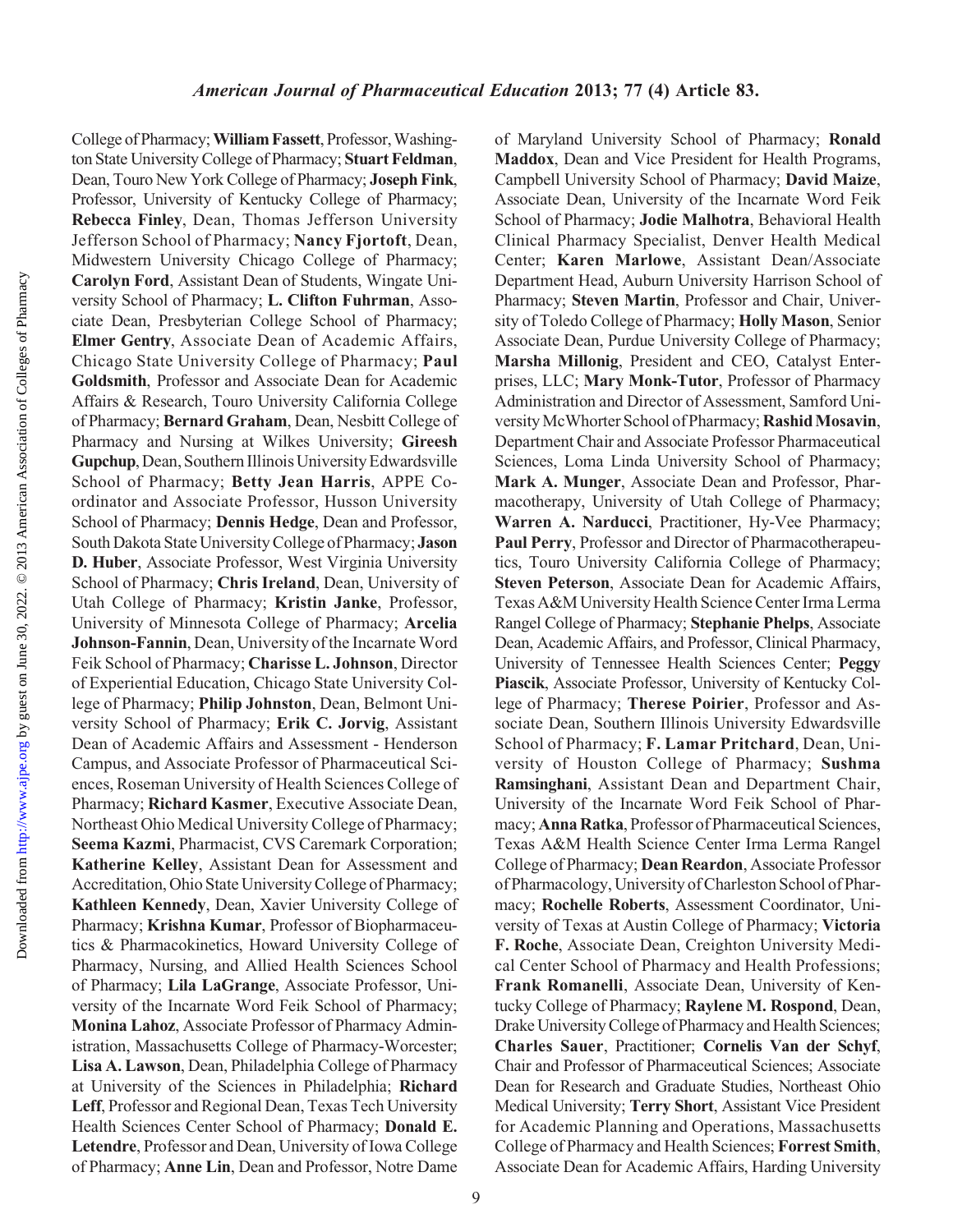College of Pharmacy; Miriam Mobley Smith, Dean, Chicago State University College of Pharmacy; Donna Soflin, Executive Director of Quality and Director of Pharmacy, Lexington Regional Health Center; Bernard Sorofman, Professor, University of Iowa College of Pharmacy; Jon E. Sprague, Dean and Professor, Ohio Northern University College of Pharmacy; Donald W. Stansloski, Dean, The University of Findlay School of Pharmacy; Susan Stein, Dean, Associate Professor, Pacific University School of Pharmacy; Gary Stoehr, Dean, D'Youville College School of Pharmacy; Cindy Stowe, Associate Dean of Academic Affairs, University of Arkansas for Medical Sciences College of Pharmacy; Joan Straumanis, Former Member, ACPE Board of Directors; Gary Theilman, Associate Professor, University of Mississippi School of Pharmacy; Christopher Turner, Professor and Director of Experiential Programs, University of Colorado Denver School of Pharmacy; Jeanne H. Van Tyle, Professor of Pharmacy, Butler University College of Pharmacy and Health Sciences; Rhonda Waskiewicz, Assistant Dean Academic Affairs and Assessment, Wilkes University Nesbitt School of Pharmacy; Donald H. Williams, Practitioner and Former Member, ACPE Board of Directors; Victor A. Yanchick, Dean and Professor, Virginia Commonwealth University at the Medical College of Virginia Campus; S. William Zito, Associate Dean for Assessment and Professor Pharmaceutical Sciences, St. John's University College of Pharmacy & Allied Health Professions; Thomas Zlatic, Professor, St. Louis College of Pharmacy.

## Board of Pharmacy Representation

The following representatives of the state boards of pharmacy of the state in which the College or School of Pharmacy is located observed the evaluation process:

Howard C. Anderson Jr., North Dakota State University College of Pharmacy, Nursing and Allied Sciences; Kevin Borcher, University of Nebraska Medical Center College of Pharmacy; Philip P. Burgess, Chicago State University College of Pharmacy; Terry L. Carr, University of Wyoming School of Pharmacy; Edith G. Goodmaster, University of Connecticut School of Pharmacy; Rosalyn M. Hackworth, University of California, San Diego Skaggs School of Pharmacy & Pharmaceutical Sciences; Claude Mailhot, University of Mississippi School of Pharmacy; Sudhir Manek, Rosalind Franklin University of Medicine and Sciences College of Pharmacy; Nona J. Rosas, Midwestern University College of Pharmacy-Glendale; Sid Seal, University of Mississippi School of Pharmacy; Theresa M. Talbott, Thomas Jefferson University Jefferson School of Pharmacy; Rodney H. Taylor, University of Maryland School of Pharmacy; Mark C. Whitten, University of South Florida School of Pharmacy.

# CONTINUING PHARMACY EDUCATION (CPE) PROGRAM Applications for Initial Accreditation as a Provider of Continuing Pharmacy Education

A total of eleven sets of application materials, submitted by organizations requesting ACPE accreditation status as providers of continuing pharmacy education, were evaluated by the Board this year. The organizations evaluated for consideration of initial accreditation and were granted accreditation status were:

Accredo Health, Incorporated; College of Medicine, Mayo Clinic, Mayo School of Continuous Professional Development; Florida Association of Consultant Pharmacists; Froedtert Hospital; Indiana University Health; Sanford-Brown; St. Vincent's Health; StrategicHealth-Solutions, LLC; The Centers for Pharmacy Postgraduate Education (CPPE), University of Manchester; UAB Hospital Department of Pharmacy; University of North Texas Health Science Center

## First Review of Applicants

A total of nine First Review Reports by applicants initially accredited in 2011 were evaluated. First Review Reports were submitted by the following providers:

Austin Community College Pharmacy Technician Program; Banner Health; Biomedical Learning Institute; Chapters Health System; Medication Management Center; National Comprehensive Cancer Network; PCMA; South University School of Pharmacy; University of New England College of Pharmacy

## Second Review of Applicants

A total of five Second Review Reports by applicants initially accredited in 2010 were evaluated. Second Review Reports were submitted by the following providers:

Cook County Health & Hospitals System; King Faisal Specialist Hospital & Research Center; National Jewish Health; Palm Beach Atlantic University; Texas A&M Health Science Center Coastal Bend Health Education Center

# Comprehensive Reviews as a Provider of Continuing Pharmacy Education

A total of 58Comprehensive Reviews were reviewed. Each review entailed an evaluation of a variety of materials reflecting the provider's CPE program, including example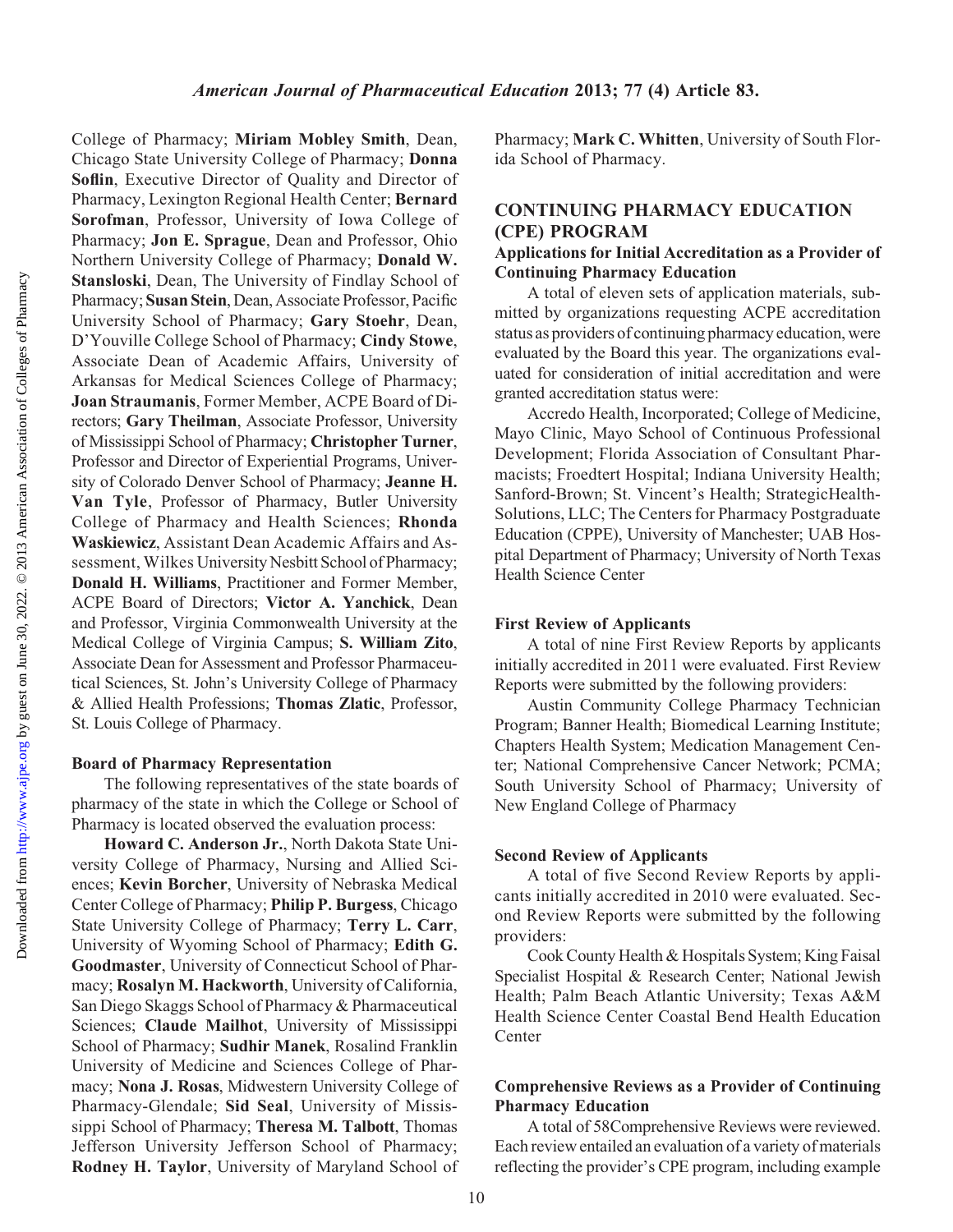continuing pharmacy education activities and a selfassessment report reviewed by Field Reviewers and CPE Commissioners. Comprehensive Reviews submitted by the following providers were evaluated:

Academy of Health Sciences AMEDD Center and School; Alaska Pharmacists Association; Albany College of Pharmacy; American Academy of Clinical Toxicology Inc; American College of Clinical Pharmacology; American College of Clinical Pharmacy; American Pain Society; Association of Reproductive Health Professionals; Atlanta Academy of Institutional Pharmacists; BioMed General; Brookdale Hospital Medical Center Department of Pharmacy Services; Detroit Medical Center Department of Pharmacy Services; Fisher BioServices Inc; Florida A&M University College of Pharmacy and Pharmaceutical Sciences; Grady Health System Pharmacy; HCA Inc.; Howard University College of Pharmacy Nursing and Allied Health Sciences; Idaho Society of Health-System Pharmacists; Indian Health Service Clinical Support Center; Inquisit; Institute for Wellness and Education, Inc., The; Jefferson School of Population Health; JPS Health; Louisiana Society of Health-System Pharmacists; Louisiana State University Health Sciences Center-Shreveport; MED2000 Inc.; Medical Learning Institute Inc.; MediCom WorldWide Inc.; Medscape LLC; North Dakota State University College of Pharmacy Nursing and Allied Sciences; Ohio State University College of Pharmacy The; Pennsylvania Pharmacists Association; Pharmaceutical Education & Research Institute Inc.(PERI); Pharmacy Consulting Services Group; Postgraduate Healthcare Education LLC; Pro CE Inc.; Professional Education Services Group; Rhode Island Society of Health-System Pharmacists; Roseman University of Health Sciences; Saint Thomas Hospital Pharmacy Department; Saudi Pharmaceutical Society c/o King Saud University College of Pharmacy; Sharp HealthCare; Shenandoah University Bernard J. Dunn School of Pharmacy; Skaggs School of Pharmacy at the University of Montana; St. Vincent Hospitals and Health Services Department of Pharmacy; Stony Brook University Medical Center; TG Medical Education, LLC; Tufts University School of Medicine Office of Continuing Education; University at Buffalo School of Pharmacy and Pharmaceutical Sciences; University of Colorado School of Pharmacy Skaggs School of Pharmacy and Pharmaceutical Sciences; University of Connecticut School of Pharmacy; University of South Florida College of Medicine; University of Texas Health Center at Tyler; VA Employee Education System; Walgreens Company; Washington State Pharmacy Association; Western University of Health Sciences College of Pharmacy; Xavier University of Louisiana College of Pharmacy

# Monitoring During the Accreditation Period

Interim Reports. Based upon previous Board accreditation actions, sixty-two interim reports were received during the year. These reports were analyzed against the issues noted in the earlier accreditation actions and were presented for consideration:

Academy for Continued Healthcare Learning, The; Academy of Managed Care Pharmacy; Allegheny General Hospital Department of Pharmacy Services; Alpha Zeta Omega National Pharmaceutical Fraternity Philadelphia Alumni Chapter; American College of Apothecaries, Inc.; Arnold and Marie Schwartz College of Pharmacy and Health Sciences of Long Island University; Aurora Health Care, Department of Pharmacy Services; Barnett International; Butler University; California Society of Health-System Pharmacists; CAMC Health Education and Research Institute; Center for Accredited Healthcare Education, The; Centers for Disease Control and Prevention; Centers for Medicare and Medicaid Services; Children's Medical Center, Department of Pharmacy; CME Outfitters, LLC; Dannemiller, Inc.; Educational Review Systems, Inc.; Florida Hospital Department of Pharmacy; Florida Society of Health-System Pharmacists, Inc.; Foundation for Care Management; GNYHA Services, Inc.; Hawaii Pharmacists Association (HPhA); Humana, Inc.; Indiana Pharmacists Alliance; Innovatix, LLC; Institute for Natural Resources (INR); King's Daughters' Medical Center; Korean American Pharmacists Association of U.S. A; Lahey Clinic; Lee Memorial Health System; Lehigh Valley Hospital Pharmacy Department; Louisiana Pharmacists Association; MedAssets Supply Chain Systems; MedEDirect, LLC; Memorial Sloan-Kettering Cancer Center Division of Pharmacy Services; National Network of Libraries of Medicine, South Central Region; National Pharmacy Technician Association (NPTA); New Jersey Society of Health-System Pharmacists; New Mexico Pharmacists Association; Nova Southeastern University College of Pharmacy; Omnicare, Inc.; Oregon State University; Pediatric Pharmacy Advocacy Group; Postgraduate Institute for Medicine (PIM); Samford University McWhorter School of Pharmacy; SolutionSight, Incorporated; St. Jude Children's Research Hospital Pharmaceutical Department MS150; Sullivan University College of Pharmacy; Syntaxx Communications, Inc.; Texas Southern University College of Pharmacy and Health Sciences; The Education Unit at ICON; TRINU Corporation; University of Cincinnati College of Pharmacy; University of Florida College of Pharmacy; University of Maryland School of Pharmacy; University of Medicine and Dentistry of New Jersey; University of Texas M.D. Anderson Cancer Center; University of the Incarnate Word, Feik School of Pharmacy; University of Toledo College of Pharmacy; Utah Society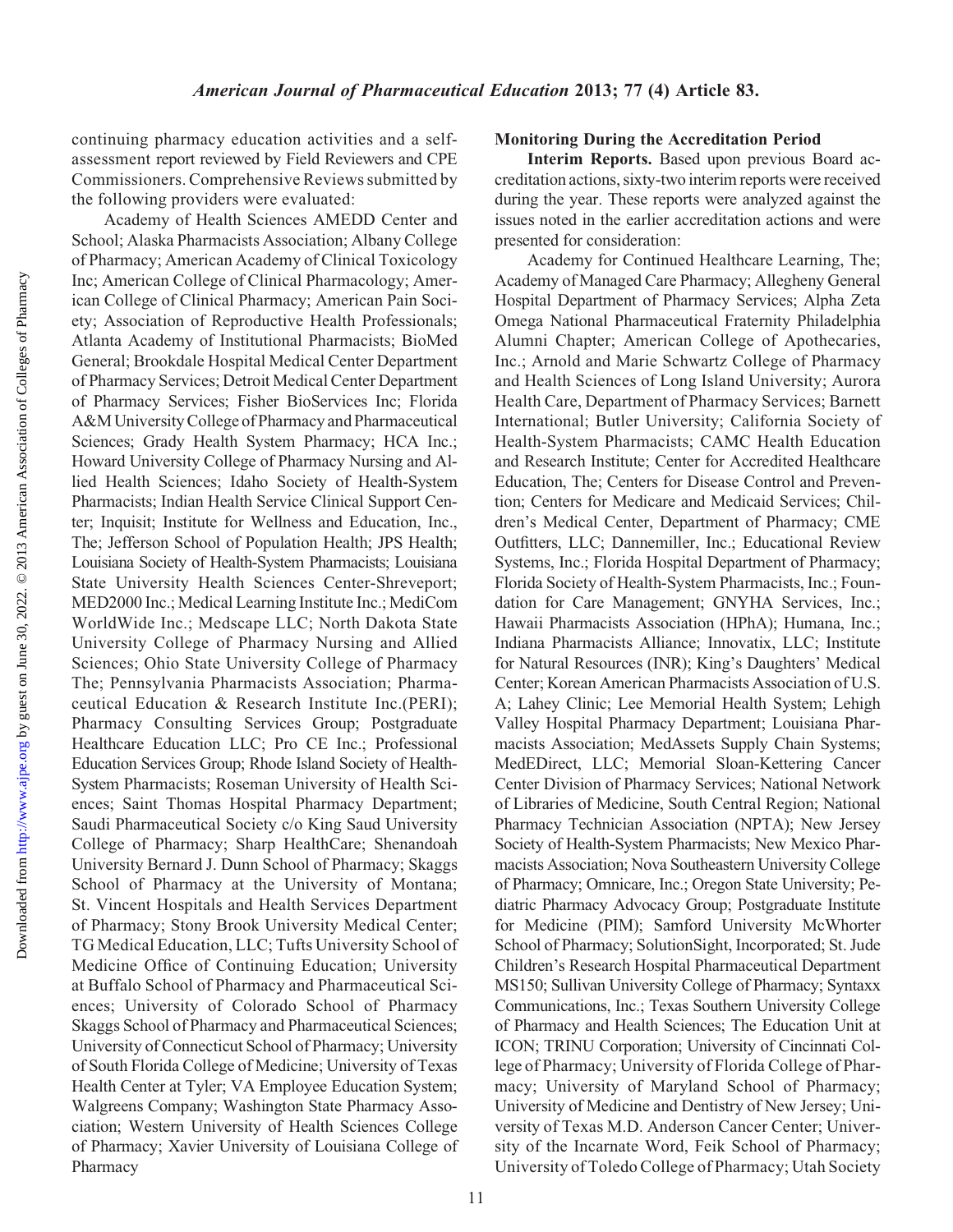of Health-System Pharmacists; W-F Professional Associates, Inc.

#### Progress Reports

Based upon previous Board accreditation actions, twenty-four progress reports were received during the year. This report was analyzed against the issues noted in the earlier accreditation action and was presented for consideration:

Amedco, LLC; Broward General Medical Center; Comprehensive Pharmacy Services, Inc.; CVS Caremark; Drug Experts Inc.; Duquesne University School of Pharmacy; Georgia Society of Health-System Pharmacists, Inc.; Georgia Society of Health-Systems Pharmacists, Inc.; Independent Pharmacy Alliance, Inc.; Lab Safety Corporation (2); Massachusetts General Hospital Department of Pharmacy; Michigan Pharmacists Association; Nesbitt School of Pharmacy at Wilkes University; Northeast Kentucky Area Health Education Center; NSF-DBA LLC; Pharmacists Society of the State of New York; Phoenix VA Health Care System; University of Findlay College of Pharmacy; Quest Educational Services, Inc.; University of Utah College of Pharmacy; VA Western New York Healthcare System; Virginia Society of Health-System Pharmacists; Wingate University School of Pharmacy

### Inactive Providers

During 2012, none of the providers went to inactive status as an ACPE-accredited provider of continuing pharmacy education based upon their request. In Inactive Status the provider maintains its ACPE accreditation status as a CPE provider but agrees not to conduct any CPE activities as the primary provider or as the cosponsor and does not submit accreditation reports. ACPE's annual fee must continue to be paid.

## Discontinued Providers

At the June 2012 and January 2013 meetings, fourteen organizations were discontinued as ACPE-accredited providers of continuing pharmacy education based on their request for a voluntary withdrawal or lapsed term. Discontinued providers included:

American Society for Microbiology; ArcMesa Educators, LLC; Campbell County Memorial Hospital; Gateway International, LLC; Maryland Pharmacy Continuing Education Coordinating Council; National Network of Libraries; Pharmacists Mutual Companies Physicians Education Resource (PER); PTI International; Southwestern Pharmacy Alumni Foundation, Inc.; The Center for Biomedical Continuing Education (CBCE); The Center for Professional Innovation& Education; University of Kansas School of Pharmacy; University of Missouri, Kansas City School of Pharmacy

One organization was discontinued as ACPEaccredited providers of continuing pharmacy education based on withdrawal of their accreditation status. This includes:

EdSource Communications, Inc.

#### On-Going Monitoring

ACPE staff continued daily monitoring of accredited providers through review of Activity Description Forms (ADFs), responses to questions and requests for information from accredited providers, and follow-up to written complaints received regarding specific providers and/or continuing pharmacy education program activities.

## Provider Guidance

During 2012, ACPE professional staff provided extensive technical assistance, consultation, and other resources to accredited providers as well as others seeking assistance. The policy of inviting providers to meet with ACPE professional staff in Chicago or at other locations of mutual convenience continues to serve an effective educational and communication purpose and administrator workshops continue to be well received.

#### ACPE CPE Administrator Workshops

These sessions include administrators from newly accredited providers as well as administrators from established provider organizations. The workshops are designed to provide a working knowledge of the ACPE accreditation process as it relates to continuing pharmacy education, ACPE Standards for Continuing Pharmacy Education, policies and procedures, Standards for Commercial Support, Provider Web Tool, and Continuing Professional Development as they relate to the provider's accredited continuing education program.

Three CPE Administrator Workshops were offered in Chicago, IL, Total number of participants was approximately 74

#### Field Reviewers

During 2012, the following field reviewers assisted with the review of self-assessment reports for Comprehensive Review for the CPE provider accreditation process:

Stephen Biddle, American Pain Society; Postelle Birch-Smith, Food and Drug Administration; Mary Bridgeman, Rutgers University; Dennis Bryan, WBC Pharmacies Inc.; Marilyn N. Bulloch, Auburn University; Eric Buxton, UW Madison Extension Pharmacy Services; Elias Chahine, Palm Beach Atlantic University / JFK Medical Center; Nakita Cropper, UNC-Chapel Hill/ECSU Doctor of Pharmacy Partnership Program; MaryJo Dixon,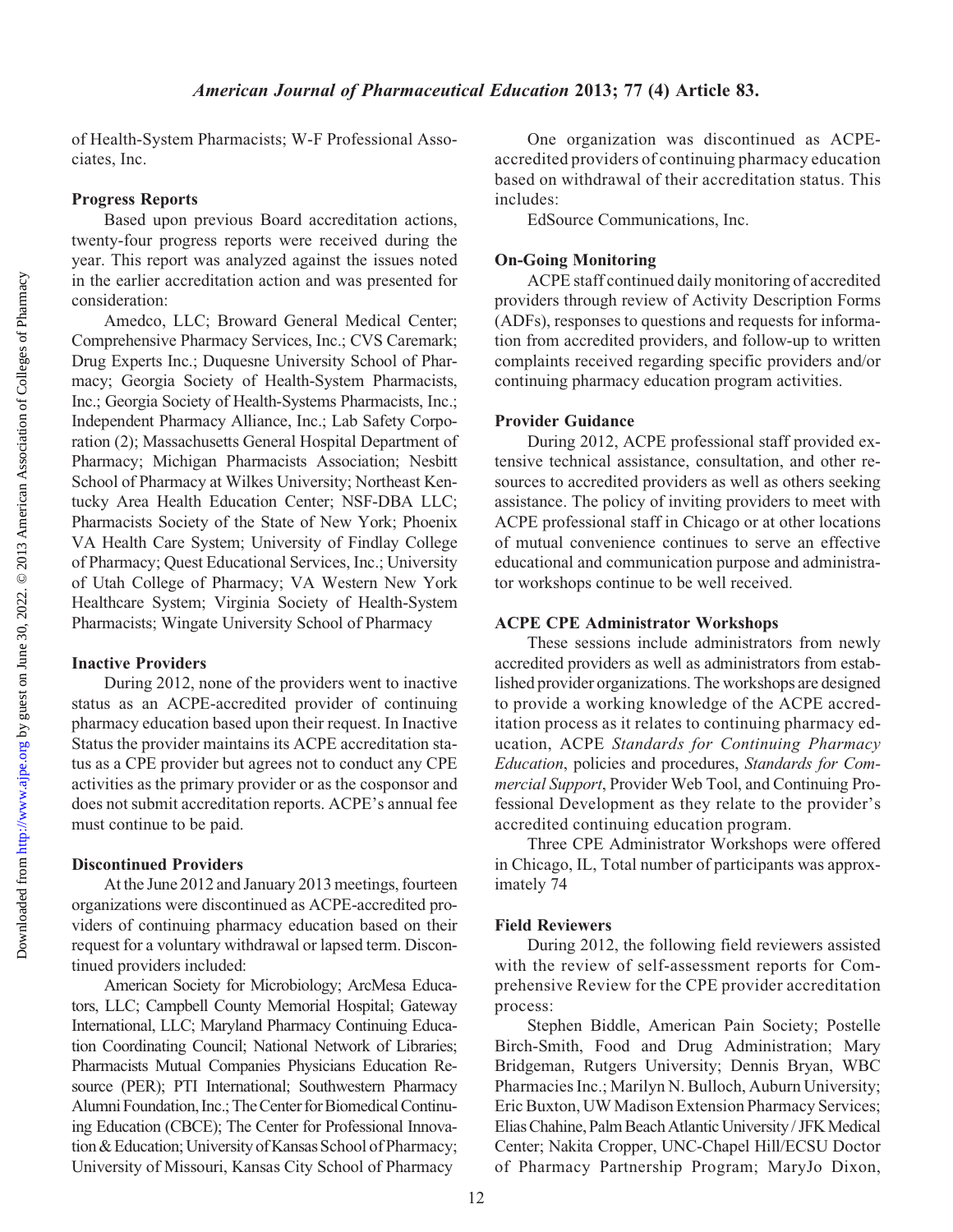MedVal Scientific Information Services; Jennifer Donovan, Massachusetts College of Pharmacy and Health Sciences; Flora Estes, Texas Southern University College of Pharmacy and Health Sciences; Bonnie Falcione, University of Pittsburgh; Jill Fitzgerald, University of Connecticut; Jacob Gettig, Midwestern University Chicago College of Pharmacy; Jennifer Grimm, Marshfield Clinic; JoAnn Harris, American Society of Health-System Pharmacists; Edmund Hayes, Stony Brook University Medical Center; Barbara Hayward, National Community Pharmacists Association; Kathleen Hill-Besinque, USC School of Pharmacy; Gamal Hussein, South College School of Pharmacy; Yolanda Jacobs, Kaiser Permanente; Barbara Jolly, Sullivan University College of Pharmacy; Gagan Kaushal, University of Charleston; Kristi Kelley, Auburn University Harrison School of Pharmacy; Allison Kickel, Global Education Group; Karen Kier, Ohio Northern University; John Koerber, Beaumont Hospital, Royal Oak; Cynthia Koh-Knox, Purdue University; Kimberly Koon, Group Health Cooperative; Sekhar Mamidi, Rosalind Franklin University; Patricia Melissen, SUPERVALU Pharmacies; Erika Michalski, St Louis College of Pharmacy; Kevin Mitchell, Rite Aid; Dolores Nobles-Knight, Chicago State University College of Pharmacy; Sally O'Neill, Creighton University; Carolyn Orendorff, University of Pennsylvania HeathCare System; Kristine Paschalis, American Diabetes Association; Mihir

Patel, Omnicare; Joel Pittman, University of Mississippi School of Pharmacy; Susan Powers, Texas Children's Hospital Pharmacy; Ted Roche, University of Nebraska Medical Center, College of Pharmacy; Jeffrey Rosenblatt, Riverside County Regional Medical Center; Larry Selkow, Safeway; Emmily Simmons, Harris County Hospital District; Katherine Smith, Roseman University of Health Sciences; Steven Spillers, Newton Medical Center; Tina Stacy,EducationalConcepts Group, LLC; Natasa Stevkovic, Cook County Health and Hospital Systems; Raymond Strong, Xavier University of Louisiana College of Pharmacy; Jeanne Sun, United States Pharmacopeia; Rahmat Talukder, Southwestern Oklahoma State University; Karen Thomas; Sandra Warner, University of Oklahoma; Brian Winther, Primary Children's Medical Center; Julie Won, The Methodist Hospital; Antonia Zapantis, Nova Southeastern University College of Pharmacy

## INTERNATIONAL SERVICES PROGRAM For Purposes of Consideration of Application for **Certification**

At its January 2013 meeting, the Board approved an on-site evaluation for the purposes of considering certification of the Bachelor of Pharmacy and Doctor of Pharmacy degree programs of the College of Pharmacy King Saud University, Riyadh, Kingdom of Saudi Arabia.

Appendix 1. ACPE Publications

1. Accreditation Standards and Guidelines for the Professional Program in Pharmacy Leading to the Doctor of Pharmacy Degree Adopted January 15, 2006; Released February 17, 2006; Effective July 1, 2007; Guidelines Version 2.0 adopted January 23, 2011; Effective February 14, 2011.

2. Annual Directory of Accredited Professional Programs of Colleges and Schools of Pharmacy on ACPE web site at www.acpeaccredit.org

3. Policies and Procedures for the Accreditation of Professional Degree Programs

4. Annual Directory of Accredited Providers of Continuing Pharmacy Education on ACPE web site at www.acpe-accredit.org

5. Standards for Continuing Pharmacy Education Adopted June 20, 2007; Released October 5, 2007; Effective January 1, 2009

6. Continuing Pharmacy Education Policies and Procedures: CPE Standards; Effective June 2010

7.International Quality Criteria for Certification of Professional Degree Programs in Pharmacy, Adopted: June 20, 2012; Released: July 1, 2012

8. Policies and Procedures for Certification of Professional Degree Programs in Pharmacy in Countries other than the United States and its Territories; Adopted: June 20, 2012; Released: July 1, 2012

Copies of any of these publications can be downloaded from the ACPE web site at www.acpe-accredit.org. To request a hard copy of any of these publications, please contact the Accreditation Council for Pharmacy Education (ACPE), 135 South LaSalle Street, Suite 4100, Chicago, Illinois 60603-4810; Phone: (312) 664-3575.